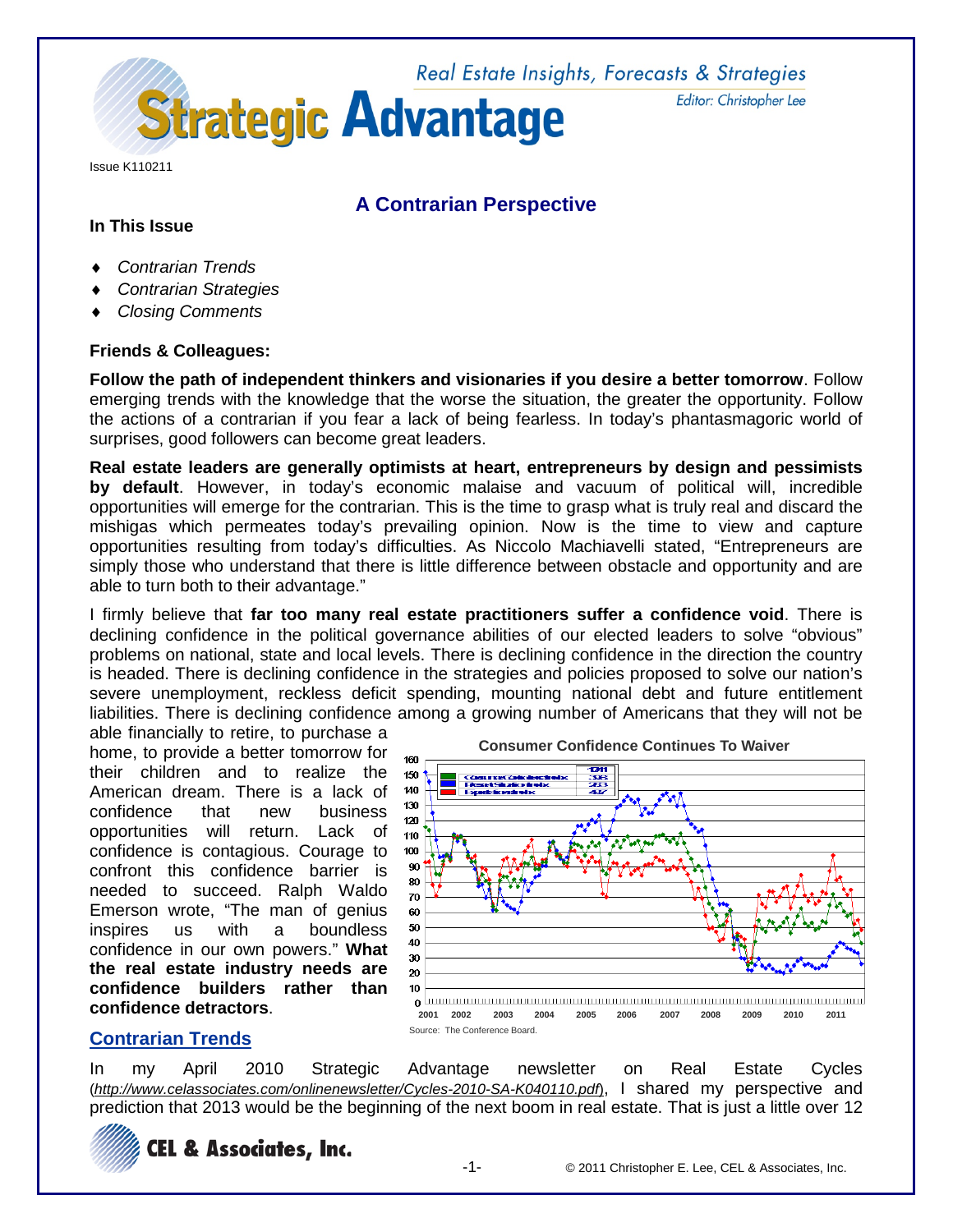months away, and we can already see many signs that this new growth period is indeed about to begin in select markets. The **Reluctant** are waiting for it to happen before jumping in; the **Hesitant** are cautiously moving forward and assuming new risks; the **Contrarians** are "all in" and are moving at lightning speed to capitalize on the unlimited opportunities not visible to those who continue to operate in an entrepreneurial cocoon.

Let's examine a few of the over 100 "positive" trends tracked by CEL & Associates, Inc.'s FutureScan that are now apparent to all, but action-able only to Contrarians.

## **Trends Followed By Contrarians**

- In the first six months of 2011, business spending on equipment/software increased at an annual rate of 7.9%.
- $\Box$  Interest rates are at all-time lows.
- □ U.S. corporations have around \$2.0 trillion on their balance sheets.
- AIA's Architectural Billings Index (through September 2011) showed commercial/industrial billing gains for nine consecutive months.
- $\Box$  The manufacturing sector expanded in September for the 26<sup>th</sup> consecutive month (ISM).
- During 2Q 2011, 88% of home mortgages were current…up from 87.3% one year earlier.
- Vacancy levels of industrial properties have declined 20bsp and the amount of sublet space has declined.
- Sales of retail assets through the 3Q 2011 (\$30.1 billion) are double those levels from one year ago.
- Consumer spending was up 0.8% in July…the biggest single-month gain in five months.
- The Leading Economic Indicator in the U.S. has increased 29 out of the last 30 months.
- Year-to-date sales of apartments (\$36.2 billion) are up 65% 70% over the prior year.
- U.S. retail sales continue to improve over the 2009 low and should hit \$417 billion in 2012.
- Sales of office assets through the 3Q11 (\$40.9 billion) are up 64% for the same period last year.
- □ West Texas Intermediate spot oil prices per barrel are expected to remain flat through 2012.
- The recovery rate on defaulted mortgages (non-single family) is now 68% despite a 70% surge in distressed property sales in 2011.
- Sales of industrial assets through 3Q11 (\$17.8 billion) are up 57% from the same period last year.
- U.S. households have reduced their debt load by approximately \$1.2 trillion over the past three years.
- Total U.S. property sales in the 3Q11 (\$49.8 billion) were up 38% from a year ago.
- □ Multifamily vacancy rates for institutional assets are now below 6.0%.
- □ Cap rates for apartments and suburban office buildings declined 25 bsp in September.
- The NACREIF Property Index posted its sixth consecutive quarter (through 2Q11) of positive returns.
- Multifamily rent growth in 2012 is expected to be 60 bsp 120 bsp higher than 2011.
- Sales of hotel assets were up 150% through the first six months of 2011.
- The vacancy level at major seaport-related industrial properties continues to drop.
- □ The volume of air cargo transport will triple over the next 20 years.
- Employment growth in the high tech, healthcare and energy-related industries account for 35% of the 1.8 million jobs added since February 2010.
- □ Unemployment claims four-week average now at six-month low.
- Home prices were up in 19 of the 20 markets covered in the June S & P/Case Shiller Index.
- The Cass Freight Index grew 4.4% in August, and the U.S. expects to add 800,000 manufacturing jobs in 2012.
- Europe's July exports to the U.S. rose 9.4%.

# CEL & Associates, Inc.

-2- © 2011 Christopher E. Lee, CEL & Associates, Inc.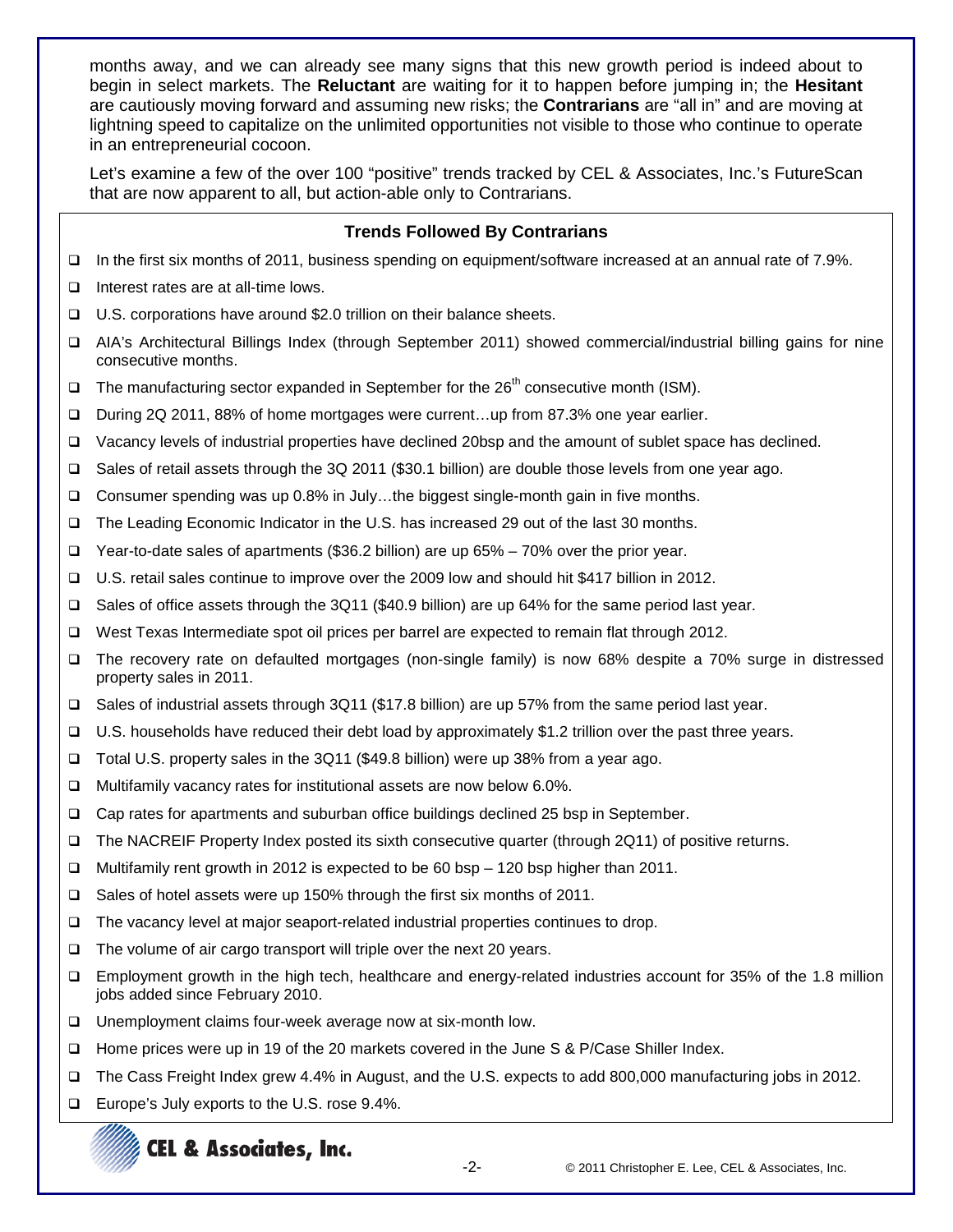From a national perspective:

- $\Box$  U.S. banks are in far better financial shape (they just need to resume real estate lending).
- $\Box$  The lack of construction activity among all property types over the past 36 months is bringing the supply/demand balance in line in some markets and potentially out-of-balance in several markets.
- $\Box$  U.S. corporations have cash to spend on new equipment and facilities.
- The consumer is deleveraging and bringing his/her household "under control."
- China, Japan, Mexico and Europe only account for 60% of U.S. exports.
- U.S. real estate (NAREIT Equity Index) continues to outperform the U.S. stock market and NASDAQ.
- The shift back to the urban area and Sunbelt states is creating many (re)development opportunities.

While there are many signs that deflation has and is occurring across categories (wages, income, tangible assets, foreign currency and commodities), the Contrarian views this time as the perfect storm of opportunity amidst the struggles of competitors. **A Contrarian studies the landscape, looks to the horizon and seizes those opportunities missed by myopic competitors**. There is not one region of the country, one asset type or one customer segment that does not have opportunity. There is not one public or private, large or small real estate firm that could not improve operating and financial performance. **The self-imposed barriers to performance can be removed…with courage, the desire to win and the willingness to embrace new ways of conducting business**. This is not rocket science…it is embracing values-based leadership and operating fundamentals. Vince Lombardi said, "…the will to win and the will to excel – these are the things that endure and these are the qualities that are so much more important than any of the events that occasion them."

As the 4Q of 2011 moves steadily toward its end, real estate leaders, Boards of Directors and practitioners/professionals at all levels must take the time to create the contrarian strategies to win and prepare to implement those cornerstone actions in 2012. The following is a brief description of ways this can be achieved.

## **Contrarian Strategies**

*Create A Unifying Vision:* Listed first, for a reason, this is the foundation from which all other strategic and tactical activities originate. **It is very difficult to know where you are going if all roads lead there**. Developing a motivating, memorable and measurable vision statement that is collaborative, embraced by all and that provides clarity for business priorities takes time. I have been involved in many vision-creating sessions over the past 30 years and witnessed the powerful results

of what can happen when there's unanimity around a vision of tomorrow. When all the musicians are following the same sheet of music, a wonderful sound is possible.

*Shift To A Customer-Centric Business Model:* Literally **everything that happens in the real estate industry involves a customer**. Whether that is a buyer, a seller, a tenant, a resident, a guest, a shopper, a lender, an investor or a community…creating a customer-centric organization and operating systems that build/enhance customer satisfaction and retention is critical. Remember, customer service is a behavior not a strategy or a policy.





**Shift From Property To Customers**

-3- © 2011 Christopher E. Lee, CEL & Associates, Inc.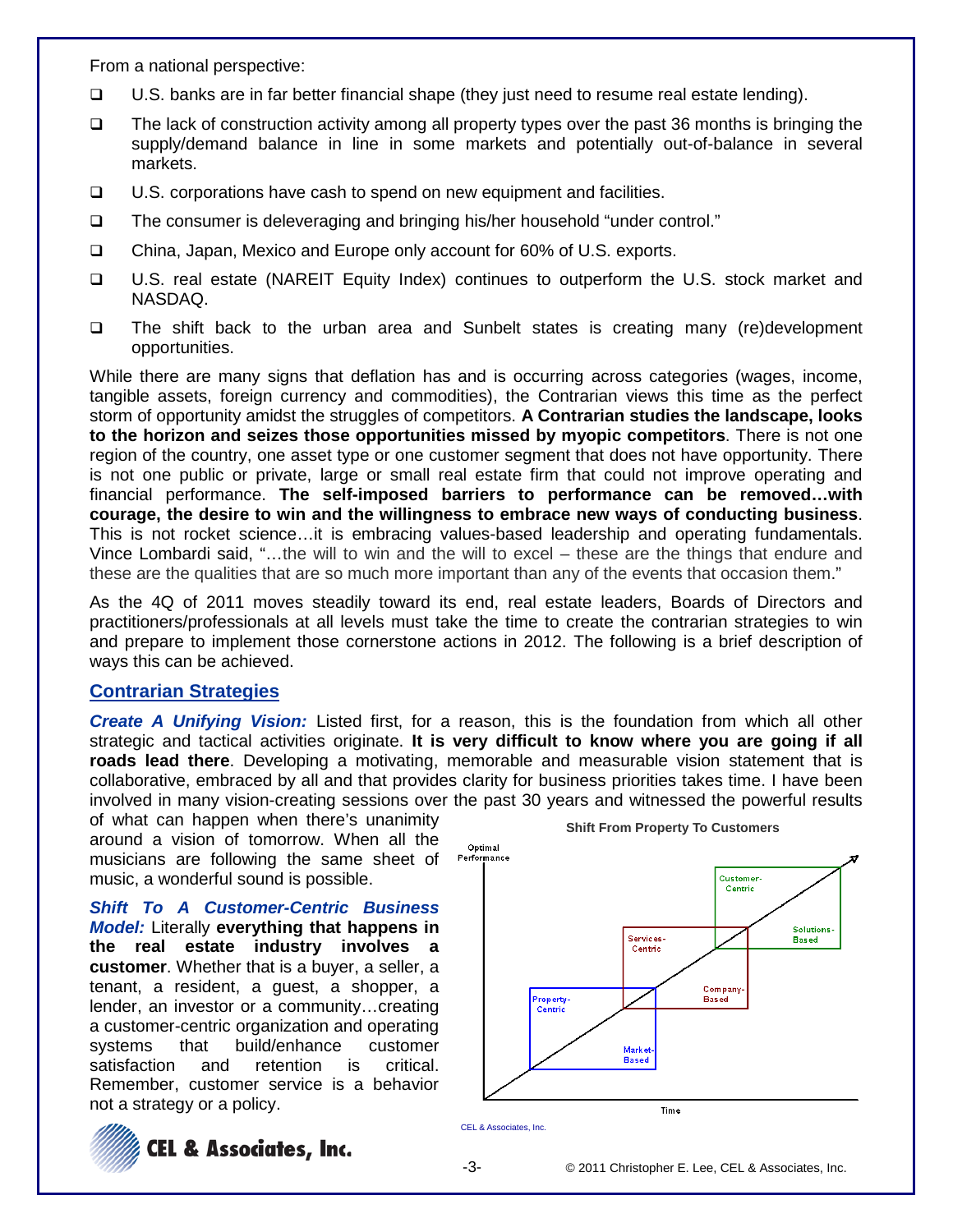*Elevate Knowledge To The C-Suite:* One of the biggest mistakes real estate firms, leaders and transaction professionals make is confusing information with knowledge. Too many decisions today are based on information alone, rather than the interpretation and conversion of data that provides knowledge. Creating a robust internal, or access to an external, research capability or resource is a must for 2012 and beyond. Today's constantly changing economic, financial and market environments mandate intimate, proprietary and perspective knowledge. **A competitive edge cannot be achieved by relying upon historiography.**

*Take Care Of Your Talent:* As the overall market continues to improve, rewarding and recognizing the achievements and contributions of others is very important. Every real estate firm which has not dramatically revised/updated their compensation plans and incentive system(s) must do so. Based on hundreds of calls and emails we receive at CEL & Associates, Inc. throughout the year, what and how to pay current and rising stars, leaders and performers, is a top concern of many real estate companies. An improving market creates financially rewarding opportunities to leave (i.e. the process of "buying talent"). The significant shifts in base salaries, annual and long-term incentive plans, production splits, and recruitment/retention strategies have been remarkable. **Without a contemporary talent management plan and an employee motivation program in place, performance excellence is in doubt.** As Steve Jobs said, "My job is to create a space for them, to clear out the rest of the organization and keep it at bay." Jobs *created an environment* for his employees in which they could do what they did best.

|                                |                                    | <b>Merit Increases</b>            |                                       | <b>Other Budget / Planning Trends</b> |                                     |                                                         |                           |                                                 |                                                               |
|--------------------------------|------------------------------------|-----------------------------------|---------------------------------------|---------------------------------------|-------------------------------------|---------------------------------------------------------|---------------------------|-------------------------------------------------|---------------------------------------------------------------|
| Year                           | <b>Senior</b><br><b>Management</b> | <b>Exempt</b><br><b>Employees</b> | <b>Non-Exempt</b><br><b>Employees</b> | Company<br>Average                    | General<br><b>Inflation</b><br>Rate | Incentive<br>Compensation -<br><b>Bonus Realization</b> | U.S. GDP<br>Growth<br>(a) | <b>Total</b><br><b>Medical \$</b><br>Growth (b) | <b>Employee</b><br>Share of<br><b>Healthcare</b><br>Costs (c) |
| 2001                           | 5.8%                               | 4.9%                              | 4.2%                                  | 5.2%                                  | 2.8%                                | 92.0%                                                   | 1.1%                      |                                                 |                                                               |
| 2002                           | 4.0%                               | 3.8%                              | 3.5%                                  | 4.0%                                  | 1.6%                                | 86.0%                                                   | 1.8%                      |                                                 |                                                               |
| 2003                           | 3.7%                               | 3.6%                              | 3.4%                                  | 3.8%                                  | 2.3%                                | 80.0%                                                   | 2.5%                      |                                                 |                                                               |
| 2004                           | 3.9%                               | 3.5%                              | 3.2%                                  | 3.7%                                  | 2.7%                                | 83.4%                                                   | 3.6%                      |                                                 |                                                               |
| 2005                           | 4.1%                               | 3.5%                              | 3.2%                                  | 3.7%                                  | 3.4%                                | 87.0%                                                   | 3.1%                      |                                                 | 5.6%                                                          |
| 2006                           | 4.2%                               | 3.7%                              | 3.3%                                  | 3.9%                                  | 3.2%                                | 87.8%                                                   | 2.7%                      | 8.5%                                            | 5.4%                                                          |
| 2007                           | 4.7%                               | 3.9%                              | 3.7%                                  | 4.2%                                  | 2.9%                                | 83.4%                                                   | 2.1%                      | 8.5%                                            | 12.8%                                                         |
| 2008                           | 3.3%                               | 3.5%                              | 3.5%                                  | 3.6%                                  | 3.9%                                | 73.1%                                                   | 0.4%                      | 7.6%                                            | 10.1%                                                         |
| 2009                           | 1.4%                               | 2.0%                              | 2.1%                                  | 2.0%                                  | $-0.3%$                             | 64.4%                                                   | $-2.4%$                   | 7.5%                                            | 14.7%                                                         |
| 2010 Ave. (1)<br>2010 75th (1) | 2.2%<br>3.5%                       | 1.9%<br>3.3%                      | 1.9%<br>3.1%                          | $2.0\%$<br>$3.5\%$                    | 1.6%                                | 67.3%                                                   | 2.9%                      | 7.8%                                            | 13.5%                                                         |
| 2011 Ave. (2)<br>2011 75th (2) | 3.1%<br>4.0%                       | 2.5%<br>3.5%                      | 2.4%<br>3.4%                          | 2.5%<br>$3.8\%$                       | 2.8%                                | 77.8%                                                   | 2.7%                      | 7.7%                                            | 9.7%                                                          |
| 2012 Ave. (3)                  | 3.5%                               | 3.1%                              | 3.4%                                  | 3.4%                                  | 2.8%                                | 80.3%                                                   | 3.0%                      | 8.5%                                            | 9.5%                                                          |

#### **Compensation and Budgeting Trends**

(1) Final results for 2010 as reported in CEL 2011 National Compensation Survey.

(2) 2011 figures based on CEL 2011 National Compensation Survey (2Q 2011). 2011 inflation is as of June, 2011.

(3) Forecast for 2012 incorporates early feedback on assumptions for budgeting.

Source: CEL & Associates, Inc./CEL Compensation Advisors, LLC.

*Sell Non-Strategic Assets:* Any property that is considered to be functionally, geographically, financially undesirable, not core to ongoing operations and/or not contributing to the brand of the enterprise, should be sold. Focusing on growing one's portfolio must be strategic and not governed by legacy or precedent decisions.

*Refinance Now Before It Is Too Late:* Federal Reserve Chairman Ben Bernanke's pronouncement that the Fed intends to hold interest rates at their current levels through mid-2013, was not without dissent. The bottom line of all the maneuvering by the Fed and Fed Chairman is a warning shot that interest rates will begin to rise. Thus, now and **over the next 12 months is the time to lock in loans at some of the lowest interest rates in years.** Talk to your lenders, refinance if you can, obtain as long a term as you can and move forward. Capitalize on this opportunity before it becomes a future challenge.

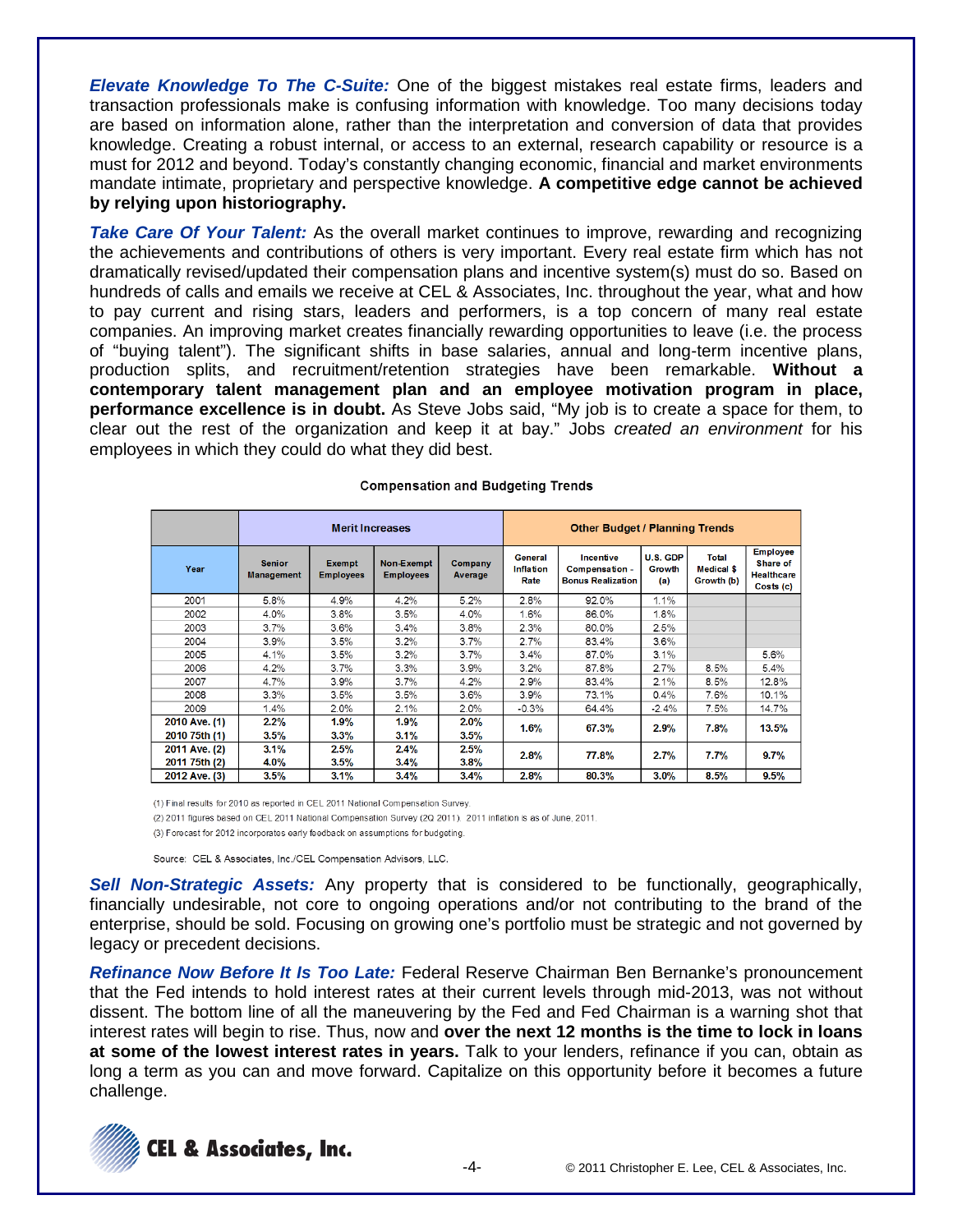*Secure A Deep-Pockets Capital Partner:* Capital is king and will be for several years. If your organization has not secured a long-term capital partner (non-programmatic), now is the time to

consider this strategy. You may need to sell a portion of your company to achieve this pertinent and aligned source of investment and operating capital…but based on recent transactions in which we have been involved, it is clearly worth it. **You must have cash on hand to play the 2012 – 2017 opportunity game.**

### *Expand Your Revenue Stream:*

A common mistake made by many real estate firms is the inability of unwillingness to vertically grow revenues from existing clients, or horizontally grow revenue from new clients. For real estate service providers,

|                          |               | <b>NAREIT Equity REIT Index Of Total Returns</b> |               | <b>Stocks</b> |                                      |                    |                        |               |
|--------------------------|---------------|--------------------------------------------------|---------------|---------------|--------------------------------------|--------------------|------------------------|---------------|
| Year                     | <b>Office</b> | Industrial                                       | <b>Retail</b> | Apt.          | All<br><b>Equity</b><br><b>REITs</b> | <b>S&amp;P 500</b> | <b>Russell</b><br>2000 | <b>NASDAQ</b> |
| 1996                     | 51.8%         | 37.2%                                            | 34.6%         | 28.9%         | 35.3%                                | 22.7%              | 16.5%                  | 23.0%         |
| 1997                     | 29.0%         | 19.0%                                            | 17.0%         | 16.0%         | 20.3%                                | 33.1%              | 22.4%                  | 22.1%         |
| 1998                     | 17.4%         | $-11.7%$                                         | $-4.9%$       | $-8.8%$       | $-17.5%$                             | 28.6%              | $-2.5%$                | 39.6%         |
| 1999                     | 4.3%          | 3.9%                                             | $-11.8%$      | 10.7%         | $-4.6%$                              | 21.0%              | 21.3%                  | 85.6%         |
| 2000                     | 35.5%         | 28.6%                                            | 18.0%         | 35.5%         | 26.4%                                | $-9.0%$            | $-3.0%$                | $-39.3%$      |
| 2001                     | 6.7%          | 7.4%                                             | 30.4%         | 8.7%          | 13.9%                                | $-11.8%$           | 2.5%                   | $-21.1%$      |
| 2002                     | $-6.8%$       | 17.3%                                            | 21.1%         | $-6.2%$       | 3.8%                                 | $-22.0%$           | $-20.4%$               | $-31.2%$      |
| 2003                     | 34.0%         | 33.1%                                            | 46.8%         | 25.5%         | 37.1%                                | 28.7%              | 47.3%                  | 50.0%         |
| 2004                     | 23.3%         | 34.1%                                            | 40.2%         | 34.7%         | 31.6%                                | 10.8%              | 18.3%                  | 8.6%          |
| 2005                     | 13.1%         | 15.4%                                            | 11.8%         | $-14.7%$      | 12.2%                                | 4.9%               | 4.5%                   | 1.4%          |
| 2006                     | 45.2%         | 28.9%                                            | 29.0%         | 40.0%         | 35.1%                                | 15.8%              | 18.4%                  | 9.5%          |
| 2007                     | $-19.0%$      | 0.4%                                             | $-15.8%$      | $-25.4%$      | $-15.7%$                             | 5.5%               | $-1.6%$                | 9.8%          |
| 2008                     | $-41.1%$      | $-67.5%$                                         | $-48.4%$      | $-25.1%$      | $-37.7%$                             | $-37.0%$           | $-33.8%$               | $-40.5%$      |
| 2009                     | 35.6%         | 12.2%                                            | 27.2%         | 30.1%         | 28.0%                                | 26.5%              | 27.2%                  | 43.9%         |
| 2010                     | 18.4%         | 18.9%                                            | 33.4%         | 47.0%         | 28.0%                                | 15.1%              | 26.9%                  | 16.9%         |
| 2011                     | $-2.8%$       | $-9.3%$                                          | 7.6%          | 10.3%         | 3.4%                                 | $-1.5%$            | $-8.0%$                | $-1.7%$       |
| Avg.<br>Annual<br>Return | 15.3%         | 10.5%                                            | 14.8%         | 13.0%         | 12.5%                                | 8.2%               | 8.5%                   | 11.0%         |

Total Return: A stock's dividend income plus capital appreciation, before taxes and commissions. 11/1/11. Source: NAREIT and CEL & Associates, Inc.

a more diverse platform of fee-for-service options is critical. CBRE and JLL have around 20 different lines of business. Adding a MBE, Green, Project Management, Appraisal, Government Services, Consulting, Research, Finance, Facility Management and Value Recovery capability is popular today. Conduct an internal audit to make sure all "potential" fees are being billed. Diversify your client base and seek ways to expand vertically and horizontally. Leverage your brand and harvest your relationships.

**Utilize A Dashboard:** It is very important to communicate progress-to-date in a transparent manner. Implementing a performance dashboard that contains historical, current, prior period, YTD and budget comparisons; the status of current strategic initiatives; highlights current Key Performance Indicators; and displays competitive benchmarks is key to "keeping everyone on track and focused on the proper priorities."

## **Growing Industry Sectors**

- Industries Serving Seniors **Food Distribution Logistics**
- 
- 
- 
- 
- Government/Government Related **·** Science
- 
- 
- Trade/Logistics **F.I.R.E.**
- 
- 
- 
- 
- 
- Electronic Media **Nonprofits**
- Wireless Technology Medical Devices
- 
- Source: CEL & Associates, Inc.
- Software Development **Waste Management**
- Healthcare **Emerging Technologies**
- Life Sciences/Biotech **Colleges/Universities**
- Technology **Legal/Accounting** 
	-
- Defense/Security Green Industries/Clean Tech
- Communications **Communications Pharmaceutical** 
	-
- Data Centers **Entertainment**
- Research & Development **Energy & Alternative Energy**
- Full Service Grocery **Internet-Based Entities**
- Personnel Management **Financial Management**
- Consulting **Consulting Consulting Consulting Consulting** 
	-
	-
- Nanotechnology Nanotechnology **Nanotechnology Network Security**

*Know How To Price* 

**Risk:** It is easy to acquire an asset or make an investment. It is very difficult to make the right risk-based decisions on when, where and how much to invest. **Pessimism and reduced confidence can influence the market price of risk**. Often pessimism is perceived to be perpetual and real estate investors tend to adopt an "anticipated utility" model that assumes a stream of future outcomes. The results are investment

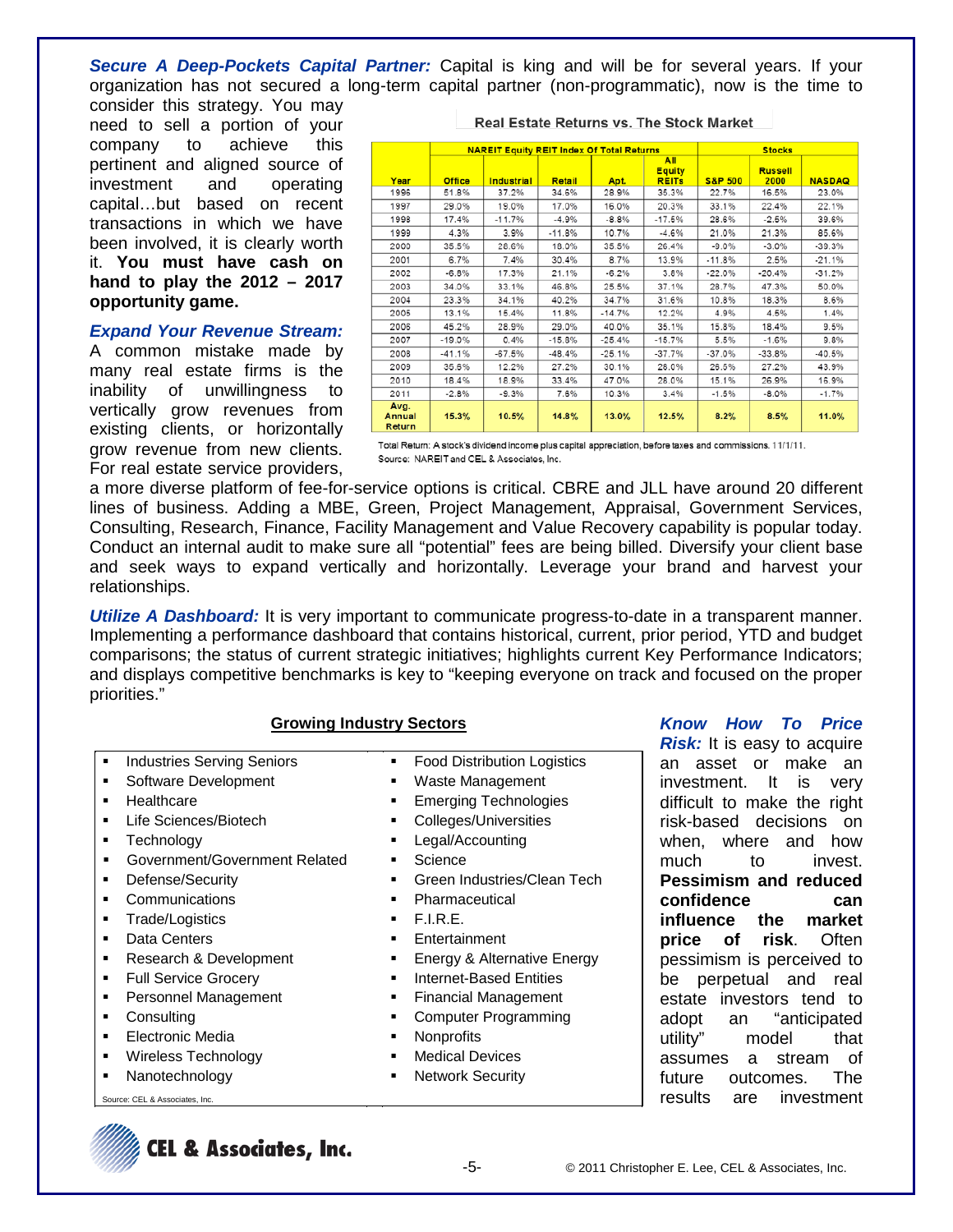decisions that do not include the transition probabilities (i.e. the assumption that future outcomes will be based on historical outcomes). The ability to price risk is the foundation upon which future outcomes are dependent.

*Listen To The Voice Of The* 

**Customer:** When was the last time you **Billions** received an independent assessment of your performance from your customer's perspective? **Do you wonder what your customers really think about your services/performance?** Over the past several years, CEL & Associates, Inc. has conducted over 10 million surveys and have learned unequivocally that: no two firms are alike; what you thought was occurring wasn't; and the differences between the tenant or resident and onsite management teams are often dramatic. An annual survey conducted by an independent expert is the only solution.





**Place A Premium On Innovation:** One of the positive results from the recent recession is the new and increased value real estate firms place on innovation. During prior periods of financial challenge, real estate firms were among the first to "return to the basics," "discontinue new initiatives," or forgo investments in new technologies or business practices. However, **innovation is not just a process; it is a system of reinventing the way business is conducted**. Innovation creates a competitive advantage and therefore those innovation activities must be collaborative with all Stakeholders.

*Go Green:* This is one business practice that will not go away…it has become an imperative strategy that is now viewed as an obligation. While the requirements and existing solutions to Go Green are abundant, every real estate firm must embrace and adopt sustainable and environmentally-friendly business practices…**even though tenants are not willing, at this time, to pay for it**. Perhaps the first step is to empower a Green Committee to identify the opportunities and potential actions that could occur. From adopting Green leases, recycling, use of energy-efficient equipment and products, application of green materials for TI finishes, to embracing Energy Star practices…the opportunities are endless.

*Embrace Process Improvement Initiatives:* There is not a real estate firm in the U.S. today that could not improve operating performance, worker productivity and supply chain efficiency by 10% or greater. Some firms have adopted or are considering zero-based budgeting, while others are considering internal continuous improvement initiatives. Reduction of overhead expenses; monitoring use of law firms, accountants, marketing specialists, and pre-development consultants; and setting clear policies on expenditure authorizations are important areas to focus attention. **Every real estate firm in 2012 should have at least two to three process improvement initiatives** with measureable outcomes.

*Create A Plan For Growth:* Revenues do not grow just because your firm is "open for business." Identifying, targeting, pursuing, securing and harvesting new customers and opportunities cannot be done in a vacuum. Best-in-class real estate firms and contrarian leaders are laser-like in their pursuit of new business. Heading into 2012, does your firm know who it will pursue for new business? Who are your firm's top 10 or 20 target clients? Who is accountable for securing that opportunity? **How is your firm mining existing customer relationships?**

*Stay True To Your Core Values:* Nothing could be more important than adhering to a set of core beliefs. Aristotle stated, "We do not act rightly because we have virtue or excellence, but we rather have those because we have acted rightly." Confucius said, "To see what is right and not to do it is

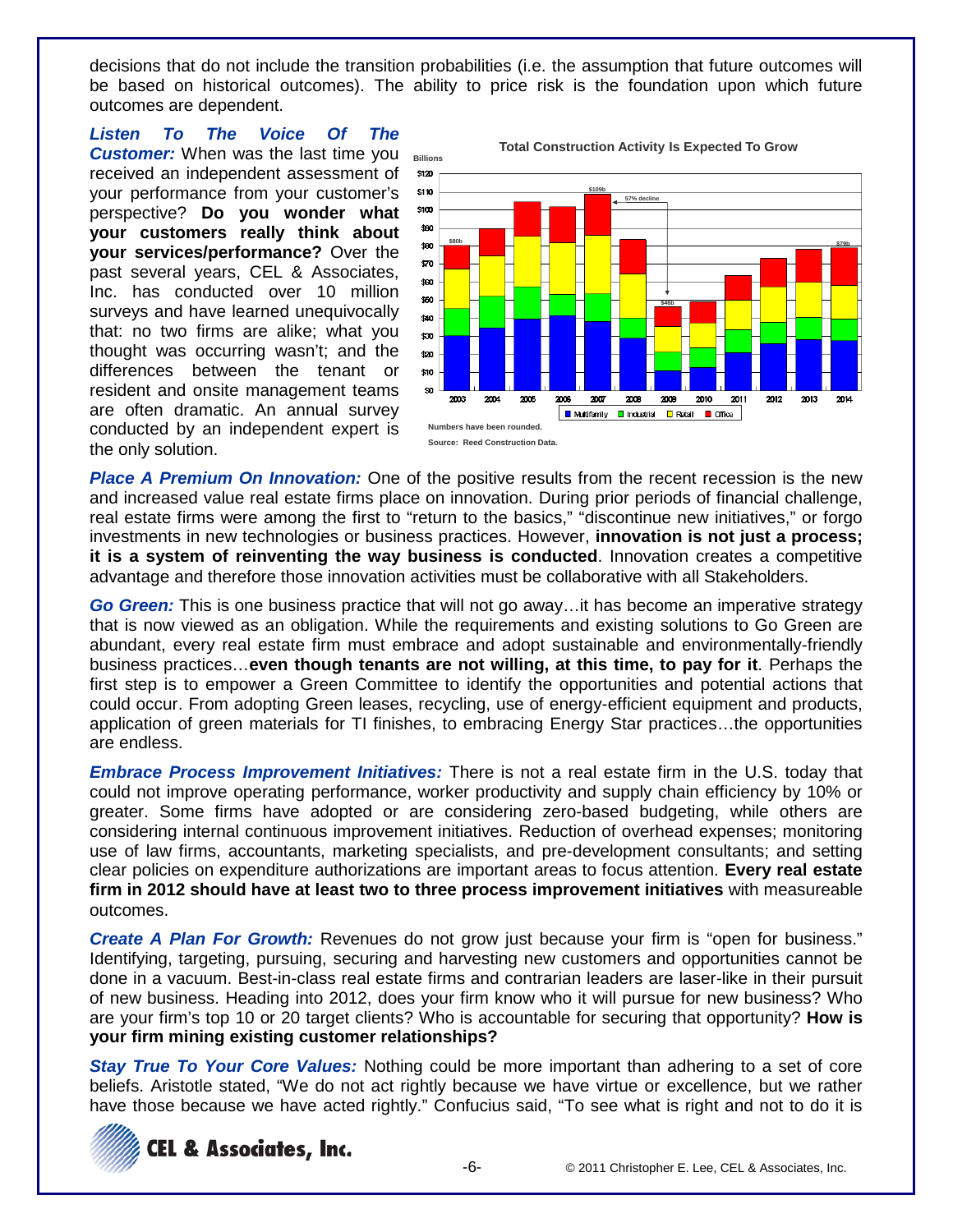want of courage." Values are not nice statements that appear in brochures or wall plaques, they are core beliefs that govern behavior, business practices and decisions. Values are the ethical ideals of an organization. **Do you know and can you recite your firm's core values and code of conduct?**

*Cultivate An Appetite For Change:* If you are looking for today's rapidly moving, constantly changing environment to slow down…you are going to be sorely disappointed. Continuing to live and operate in a cocoon of denial is a prescription for failure. So rather than avoid or assume change is not necessary, contrarian leaders embrace change. **Status quo is not an option**. There are new ways of conducting business. There are new business practices that can improve the overall level of quality, service and performance. The New Normal begins

#### **The Comments Of Change Killers**

- $\Box$  "We can't afford this" or "It isn't in the budget.
- "We're too busy to make these changes."
- $\Box$  "Why change when we have been so successful?"
- $\Box$  "None of our competitors are doing this."
- □ "Let's form a committee to evaluate this."
- $\Box$  "Why change what we have been doing for years?"
- $\Box$  "Can you guarantee that your idea will work?
- "Let's discuss this later."

Source: CEL & Associates, Inc.

and ends with a continuous question of "why" things are as they are and "how" they could be changed to reflect current and emerging market conditions.

## **Closing Comments**

Contrarians are those who avoid the pessimism of today, go against the prevailing market trends and embrace a future many are unable to envision. **Contrarians bring wisdom to the business-asusual opinions of others.** Lasting success in the real estate industry does not happen by chance…it occurs because someone had the insight and ability to see above the clouds of uncertainty and doubt. The future indeed has many challenges. **The clouds have arrived…now is the time to soar above them**.

If you'd like to share your comments, insights or ideas, please email them to newsletter@celassociates.com.

Regards,

Christopher Lee

*Note: This report has been prepared by CEL & Associates, Inc., who retains all rights to its content. This report may not be reproduced, distributed, and/or used in presentations or offering/fund raising prospectus/memorandums, and/or used in communications, speeches and/or presentations in its entirety or in parts without the prior written consent of CEL & Associates, Inc. You may reproduce/distribute and/or share this article with friends, colleagues and associates. Opinions and forecasts contained in this, prior and future articles may change without notice. The author encourages readers to offer comments, feedback and recommendations for further enhancement to newsletter@celassociates.com.*